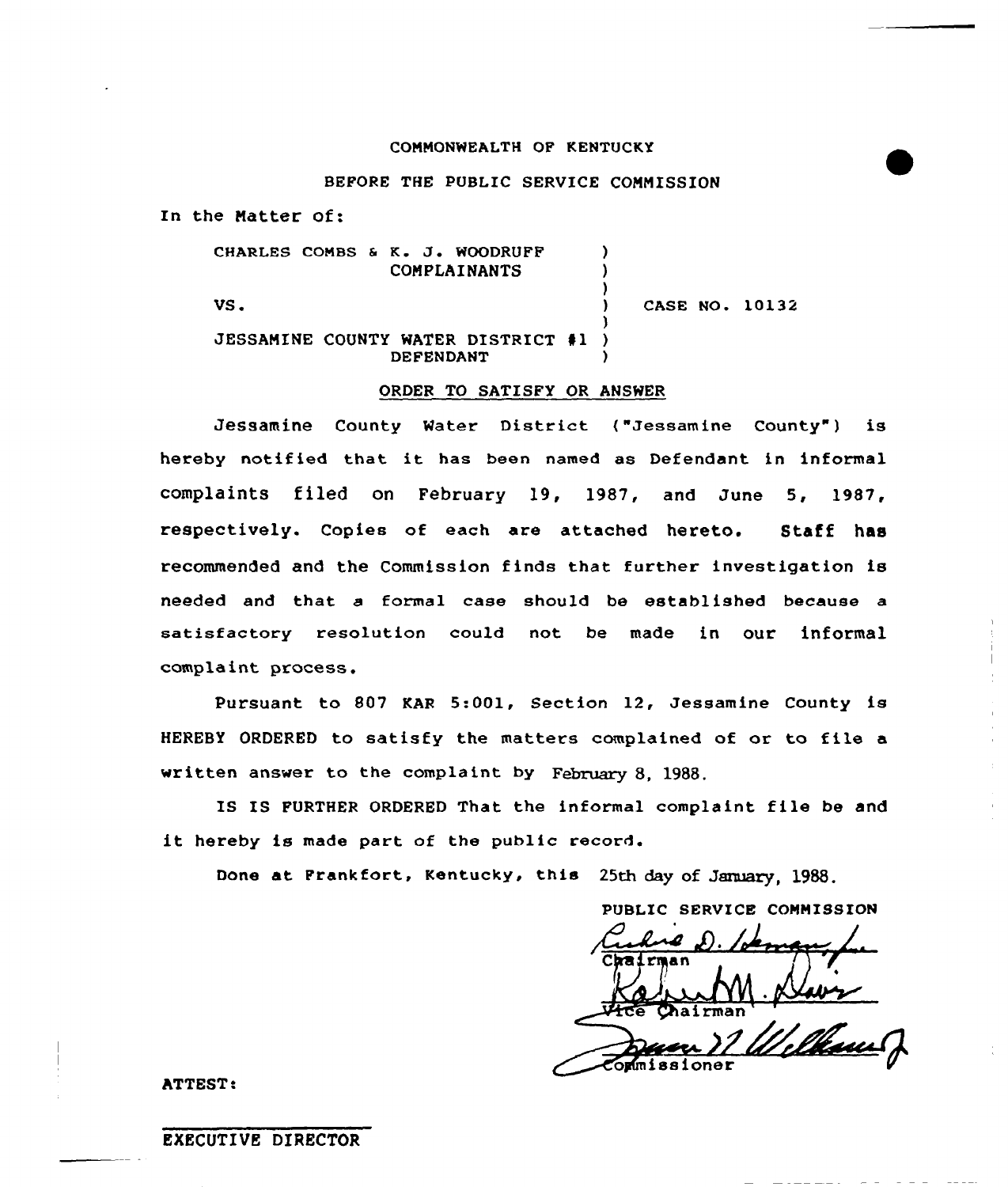# Interior Specialties, Inc.

P. O. BOX 728 NICHOLASVILLE, KENTUCKY 40356 (506) \$85.3390

# RECElVED

# FEB 25 1987

## PUBLIC SERVICE COMMISSION CONSUMER SERVICES

February 19, 1987

Public Service Commission Consussr Service Section P.O. Box 615 Fronkfort, Kentucky 40602 ATTN: Consumer Service Section

RE: Jeseaaine County Water District No.l

Dear Consumer Commissioner:

I have three (3) units of office and warehouse spaces located at Sluegrass Industrial Park En Jessamine County.

One unit hss seven (7) offices, one hss six (6) offices and the other hae five offices. The only water that is used is for a two piece bathroom in each office with one exception being one office hae two ice aachines.

I have one (1) water meter for each building and it is supplied by Jessamine County Water District No. <sup>1</sup>

The units are never 100% full. We average two (2) vacancies per unit at all times. We are being charged for every office which means we are paying \$12.55 plus tax for each one although sone have been vacant for six (6) aonthe.

We feel we should only be charged for the offices that are rented. We have tried to work with the water company by offering to call each month to let them know how aany officies are being used. This offer was refused.

We want to be fair but it seems the water bills have gotten out of line. Thank you for your cooperation in helping in this natter.

Sincerely.

Charles 2 Coule

IT/)a cc: Jessamine Water District No.1 William Neal Caseity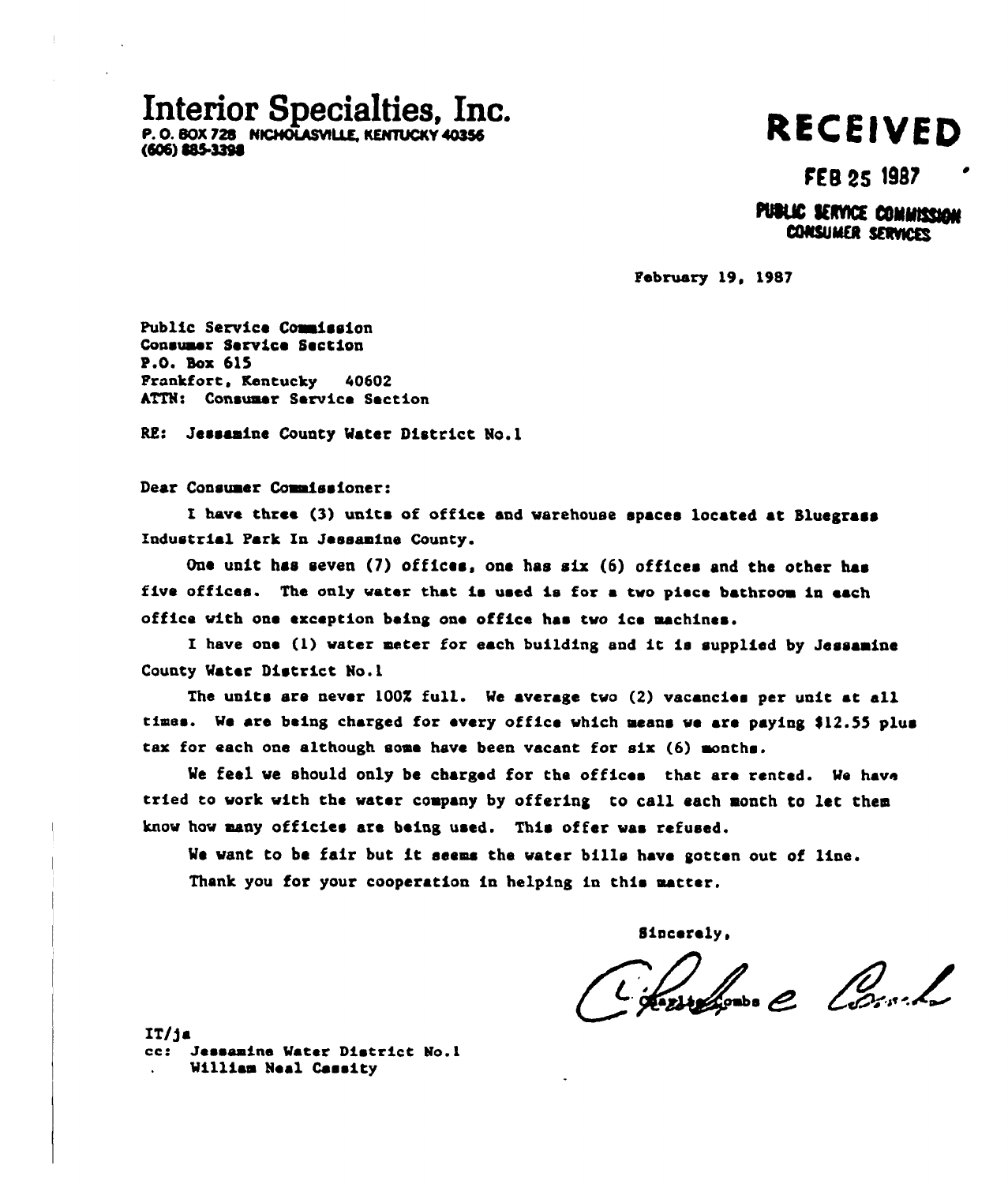LAW OFFICES

GESS MATTINGLY SAUNIER & ATCHISON

201 WEST SHORT STREET

JACK F. MATTINGLY Januer P. Haunier, Jr.<br>Byanuer H. Saunier, Jr.<br>John G. Atchison, Jr.<br>C. Richard boyue CHARLES L. CALH<br>Charles G. Wylie<br>Hatalie S. Wilson<br>Joseph H. Miller<br>Richard E. Pitzpatrici WILLIAM W ALLEN<br>WILLIAM A. HILLIARO, JP.<br>GUY M. GRAVES C. CHRISTIAN<br>WINTPRO L. BAVANT<br>WINTPRO L. BAVANT<br>WILLIAM A. BAUBCH.<br>WILLIAM A. BAUBCH.<br>WILLIAM A. BAUBCH.<br>WILLIAM A. BAUBCH.<br>JU WILLIAM A. BAUBCH. WILLIAM A. REES LINDA W. COVINSTON

 $\ddot{\phantom{a}}$ 

 $\epsilon$ 

LEXINGTON. KENTUCKY 40507-1269 TELEPHONE (606) 255-2344 TELEX 756717 TELECOPIER 18061 233-4269

June 5, 1987

FILE GOPY

Howard Downing, Esq. 109 South Third Street Nicholasville, Kentucky 40356

#### Re: Jessamine County Water District No. <sup>1</sup>

Dear Mr. Downing:

Pursuant to your request in our telephone conversation of June 3, <sup>I</sup> am writing this letter for the purpose of discussing K. J. Woodruff's complaint against the Jessamine County Water District No. 1. Thank you for sending a copy of Mr. Woodruff's contract so promptly.

As you know, Mr. Woodruff purchased one water meter to service his warehouse located at 3003 Park Central Avenue. Since our telephone conversation, <sup>I</sup> have had the opportunity to speak with Mr. Woodruff to learn what conversation he had with the employee(s) of Water District No. 1 at the time that he purchased the water meter in question. It is my understanding that Mr. Woodruff told the employee who assisted him that he was purchasing the water meter for a warehouse that was being rented out to several different tenants. Mr. Woodruff recalls that the employee told him that he would be restricted from "giving water away." Mr. Woodruff then asked the employee to explain what that restriction meant, as he did not understand why anyone would give water away. The employee stated that the rule meant that if a farmer, for instance, came up to the warehouse and wanted some water, he could not give any water away to that farmer. This explanation obviously did not make it clear to Mr. Woodruff that he could not allow his tenants to use the water without a direct charge to each of them from the water company. Ivlr. Woodruff was informed that he would be charged a minimum of \$12.50 per month for any water used up to 3,000 gallons, and that he would be billed extra if he used an amount in excess of 3,000 gallons. When Mr. Woodruff later received a bill for approximately \$75.00, he immediately went to the office of Water District No. 1 to see what was the cause of the large bill. It was then that he learned he was being charged the minimum monthly \$12.50 assessment for each rental unit within his warehouse, even though he has only one meter. Mr. Woodruff was then given a copy of the rules and regulations for multiple units and trailer courts (see copy enclosed), which was presumably the basis for the water company's charge.

WILLIAM & GESS<br>Opog-1985)